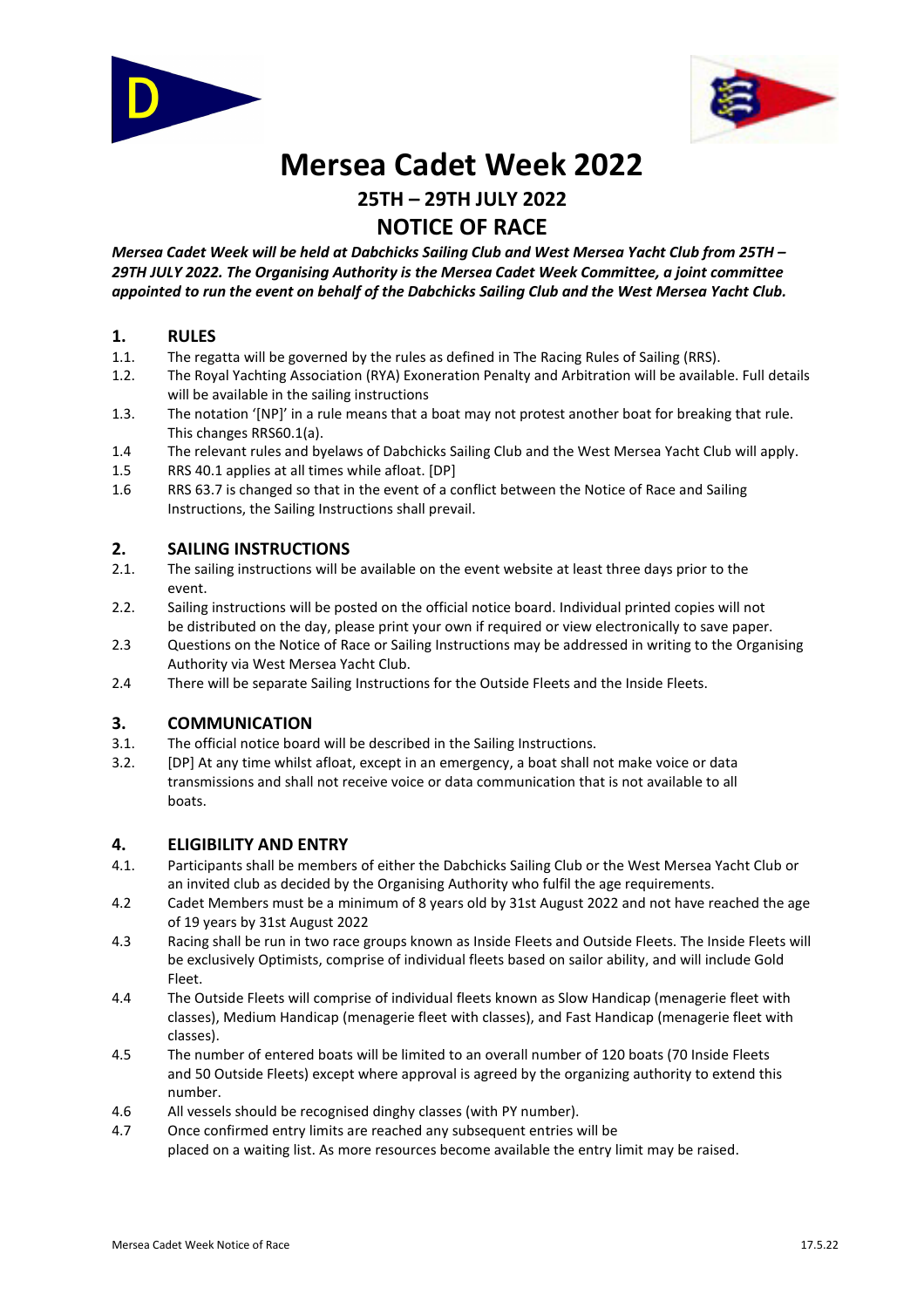



- 4.8. No Inside Fleets sailor, with the exception of Gold Fleet sailors, who has finished in the top three places of a fleet at the preceding Cadet Week may compete again in that same fleet for the current Cadet Week.
- 4.9 The fleet break down will be made using the Portsmouth Yardstick number as defined for the year of the event, modified for local conditions. Details of the split will be given in the Sailing Instructions, as will the details of the classes and prizes being competed for.
- 4.10 Entries will be via an on-line registration system, the link for the on-line registration can be found on the Cadet Week website at www.cadetweek.co.uk. Entries will open on  $1<sup>st</sup>$  June 2022.
- 4.11 All promotions from waiting list to confirmed entries will depend on payment of entry fees and available space at the sole discretion of the Organising Authority.
- 4.12 Registration requirements are:
	- Adequate third-party insurance of at least £3,000,000 per event
	- All helms and crews are required to supply an electronically signed Entry and Parent/Guardian Declaration on the entry form.
	- Medical forms as part of the entry form are required to be completed for all competitors.

## **5. FEES**

5.1. The entry fees are as follows:

Single Handers: £ 70.00 Double Handers: £ 140.00

Entries will only be confirmed once the entry fee has been paid. While the entry fee remains unpaid that entry will remain on the waiting list.

- 5.2 Social members and specialist fees for evening events will be charged. This will be detailed on the entry forms.
- 5.3 Fully completed entries shall be received, together with the entry fees, before 11.59pm 30<sup>th</sup> June 2022. Entries received after this date will be subject to a 50% late entry surcharge, the final date for entries will be 11.59pm  $7<sup>th</sup>$  July 2022, entries will not be accepted after this date.
- 5.4. The fees and refund policy are as follows: The Organizing Authority retains the right to refund entry fees in exceptional circumstances only, at their sole discretion and their decision is final. A request for refund should in the first instance be made in writing to the Organising Authority via the West Mersea Yacht Club.

## **6. CREW LIMITATIONS & PARENT RESPONSIBILITIES**

## **6.1 Inside FLEET – PARENTAL RESPONSIBILITY AND COACHING**

- 6.1.1 Every sailor must have a parent or other designated adult on shore at the venue at all times, who must have provided a mobile phone number, and have their phone switched on.
- 6.1.2 Sailors remain the responsibility of that adult at all times while the sailor is not on the water, up until their boat is launched, and as soon as it returns to land. This does not include during official onshore activities arranged due to adverse weather conditions.
- 6.2. Sailors will be required to provide a contact at registration. If the contact is not available on shore at all times on a particular day, an alternative adult may be designated by providing contact details to the Race Office.
- 6.3. [DP][NP]Sailing is a weather dependent sport, and sessions may not finish at the pre-designated time. Individual sailors may return to shore at any time. Sailors who are not collected promptly will be taken to the Race Office to await collection. Parents collecting from the Race Office will be expected to make a £5 donation to the RNLI. Any sailor who is not collected promptly on more than one occasion without good reason may not be allowed to participate in the following day's activities. Any decision by the Organising Authority not to allow a sailor to take part

#### under

#### this section is final.

6.4. [DP] Sailors should note that coaching during racing will be permitted only by authorised Inside Fleet coaches. Parents are asked not to attempt to coach their sailors while they are racing or being coached and to avoid the race course and coaching areas while activity is taking place.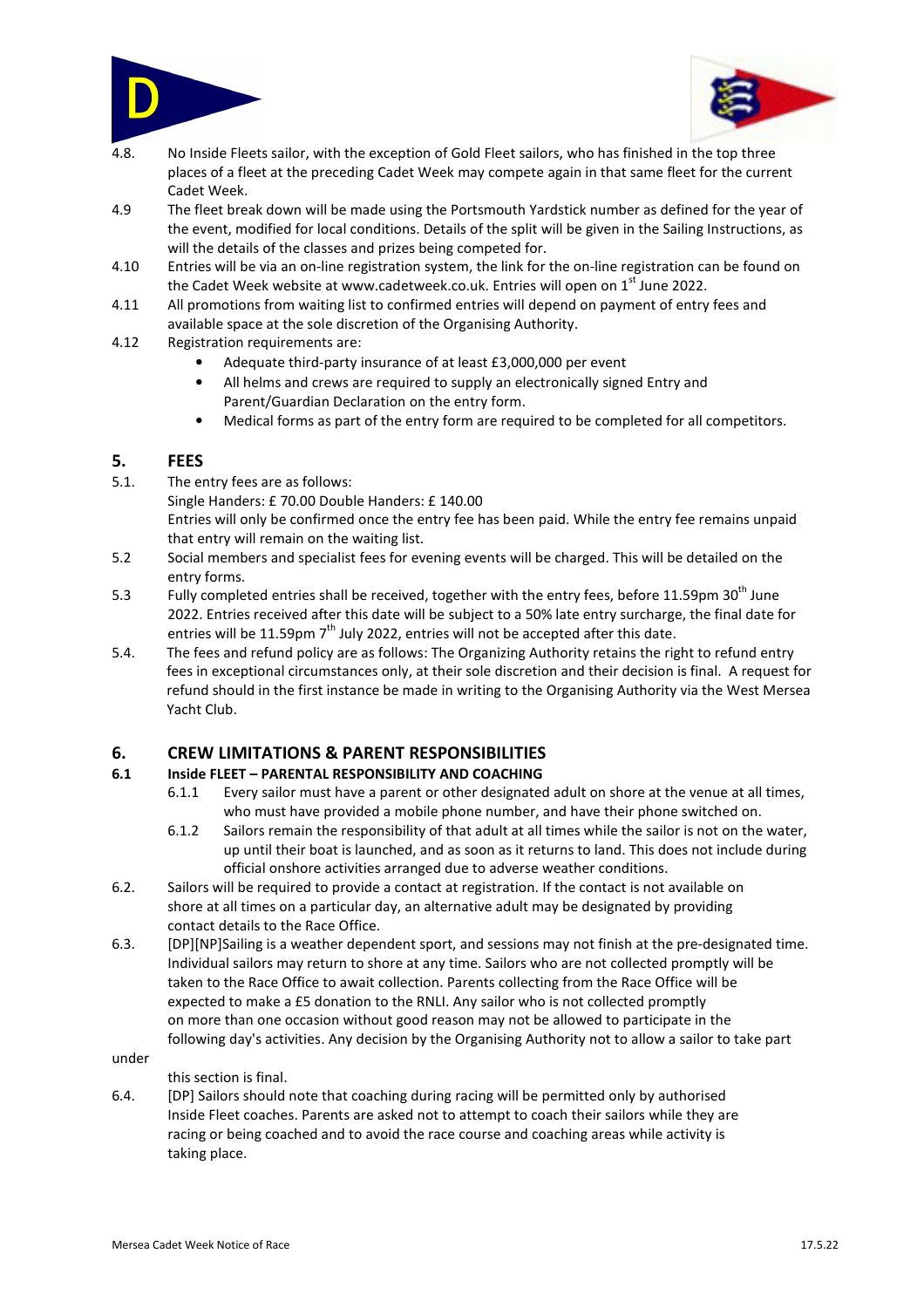



6.5 Parents of sailors who have volunteered as part of the safety team or race management team are not allowed to coach at any time.

## **7. ADVERTISING**

7.1. [DP] Boats may be required to display advertising chosen and supplied by the organising authority

## **8. FORMAT OF RACING**

#### **8.1 Inside fleets**

- 8.1.1 The Inside Racing fleet is intended to be for sailors to gain experience of regatta racing who can race all day but who are not yet confident to join the Outside fleets. The emphasis will be on racing and developing racing skills. There may be some training races and the sailors may return to the shore for lunch.
- 8.1.2. Generally, the fleet will be coached from the back when racing
- 8.1.3 The sailors will be allocated to the fleets based upon knowledge gained from Sunset Series. The decision of the Organising Authority is final.
- 8.1.4 Over the event the Organising Authority will run races in a variety of wind strengths. The decision to participate in a race or races is the decision of the sailor and/or the responsible adult.
- 8.1.5 The race officer together with the safety officer exclusively will decide whether a race will take place.

#### **8.2 Outside Fleets**

8.2.1 Outside Fleets will race on the open waters in the vicinity of the Nass Beacon for extended duration and in higher wind strength than Inside Fleets. Competitors (and their parents) must satisfy themselves that their sailing ability and the condition of their equipment is of a suitable standard to sail safely in this environment. See Section 22.

## **9. SCHEDULE**

#### 9.1 **Registration and Competitor briefing**

Competitors shall be available to attend and register at a competitor briefing on Sunday 26<sup>th</sup> July. It is intended that briefing for the Inside Fleets (exclusively Optimists) will be at the Dabchicks Sailing Club at 18:00hrs and the Outside fleets at West Mersea Yacht Club at 18:30hrs.

#### 9.3 **Racing Programme**

9.3.1 Morning racing is scheduled to take place for all fleets for all or any of Monday, Tuesday, Wednesday, Thursday and Friday.

9.3.2 Afternoon racing is scheduled for Outside fleets for all or any of Monday, Tuesday, Wednesday and Thursday. A sail-off is planned for Friday afternoon.

9.3.3 Afternoon racing is scheduled for Inside fleets for all or any of Monday, Tuesday, and Thursday. Special events may take place on Wednesday and Friday afternoon.

9.3.4 In order to reach the scheduled number of races, the Race Committee reserves the right to run racing for Inside Fleets on Wednesday and/or Friday afternoon if necessary.

9.3.5 There will be no restriction on the number of races on each day. Races may be sailed back to back. The following race will start asap after the previous race. The event may consist of any number of races.

- 9.4 The warning signal for the first race of the regatta will not be before 09:55 hrs
- 9.5. No warning signal will be made after 15:00 on the final day of Cadet Week

## **10 EQUIPMENT INSPECTION**

- 10.1 Boats sailing in Inside fleet do not have to comply fully with their class rules. Any measurement check for Inside Fleet relates to items of safety and seaworthiness.
- 10.2 Each sailor shall have tested the buoyancy of the boat within the previous 6 months and it shall be functioning correctly.
- 10.3 All boats must have a painter that is at least 8 metres long.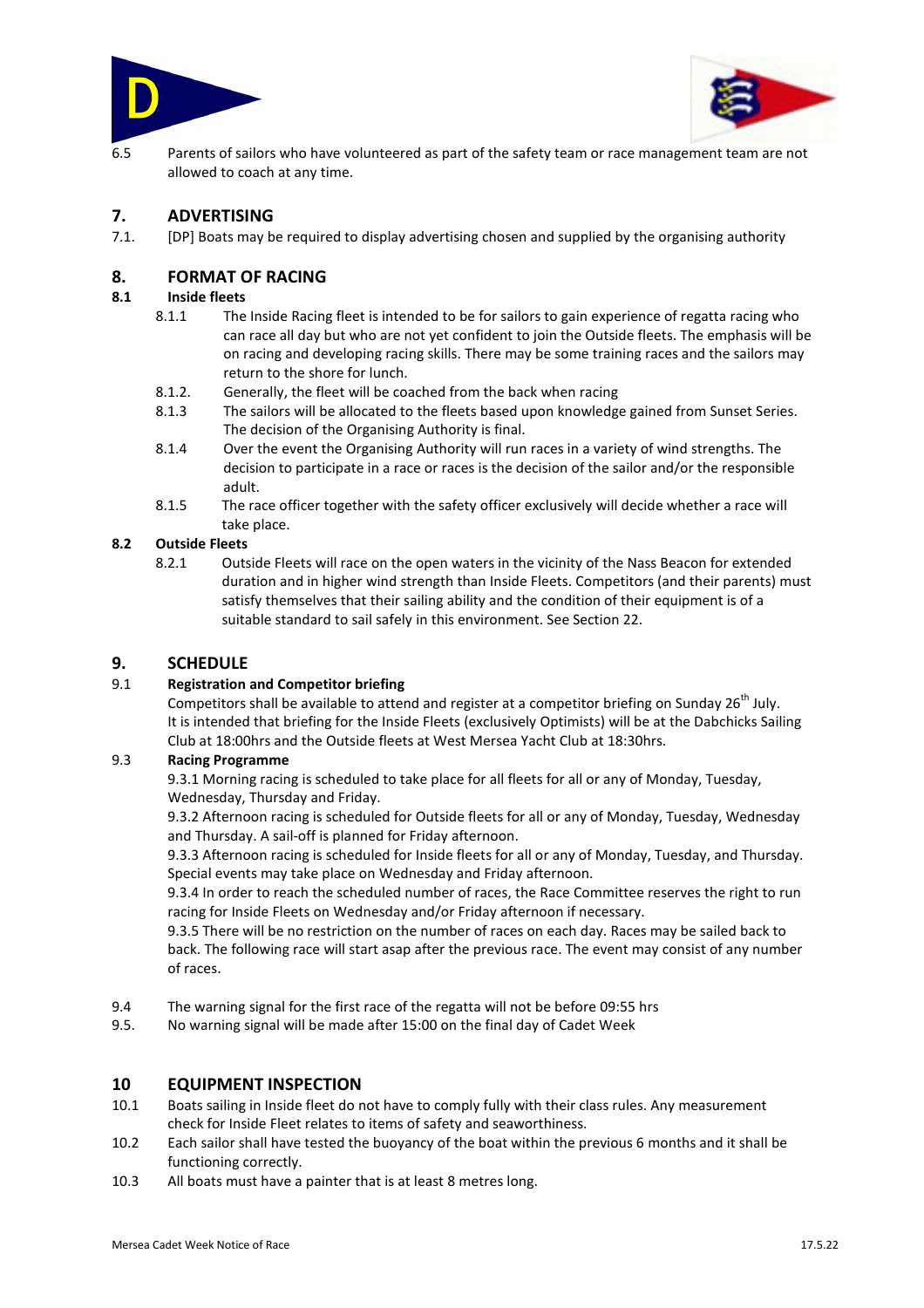



- 10.4 All Optimists that have a removable device to attach the boom strop to the mainsheet shall use a device that has a positive means of locking.
- 10.5 Boats will be monitored for continuing seaworthiness during the event and may be prevented from going afloat if basic safety (including the condition of buoyancy bags and having adequate equipment such as bailers, paddles, etc.) is compromised. Competitors are not relieved of their responsibilities detailed in Section 22.

## **12. VENUE**

- 12.1. The venue is West Mersea YC/Dabchicks SC
- 12.2. The racing area(s) will be in the River Blackwater

## **13. THE COURSES**

13.1. Shall be defined in the Sailing Instructions

## **14. PENALTIES**

14.1. All rules disputes will be dealt with using the RYA arbitration process unless serious damage or injury has

resulted.

## **15. SCORING**

15.1 The scoring system for the Inside fleet may differ from the outside fleet and will be detailed in their Sailing Instructions.

## **16. SUPPORT PERSON VESSELS**

- 16.1. [DP] [NP] Support vessels who are not an official vessel must register with the safety officer.
- 16.2 Owners of all safety and support boats must sign a declaration of insurance and hand this to the event Safety Officer prior to or at the time of registration.
- 16.3. Support person vessels may be required to carry identifying flags issued by the organisers and shall comply with the directions from Safety Control. A deposit of £40 may be required and will be refunded when the identifying flag is returned.
- 16.4. All Support person vessel crews, safety crews and coaches will attend briefings by the race committee and organising authority as published in the event schedule.
- 16.5 Attention is drawn to NOR 4.14, 4.15, 6.3, 6.4, 6.5

## **17. CHARTERED OR LOANED BOATS**

17.1. A loaned boat must comply with NOR 10 before the first race.

## **18. BERTHING**

- 18.1. [DP] [NP] Boats shall be kept in their assigned places while they are in the boat park.
- 18.2 [DP] [NP] Boats and crews will follow the instructions of the Beach Master at all times.

## **20. COVID STATEMENT**

20.1. [DP] [NP] By taking part in any of the events covered by this notice of race, each competitor agrees and acknowledges that they are responsible for complying with any regulations in force from time to time in respect of COVID-19 and for complying with the Cadet Week COVID-19 procedures. Competitors and support persons shall comply with any reasonable request from an event official. Failure to comply may be misconduct. Reasonable actions by event officials to implement COVID-19 guidance, protocols or legislation, even if they later prove to have been unnecessary, are not improper actions or omissions.

## **21. DATA PROTECTION**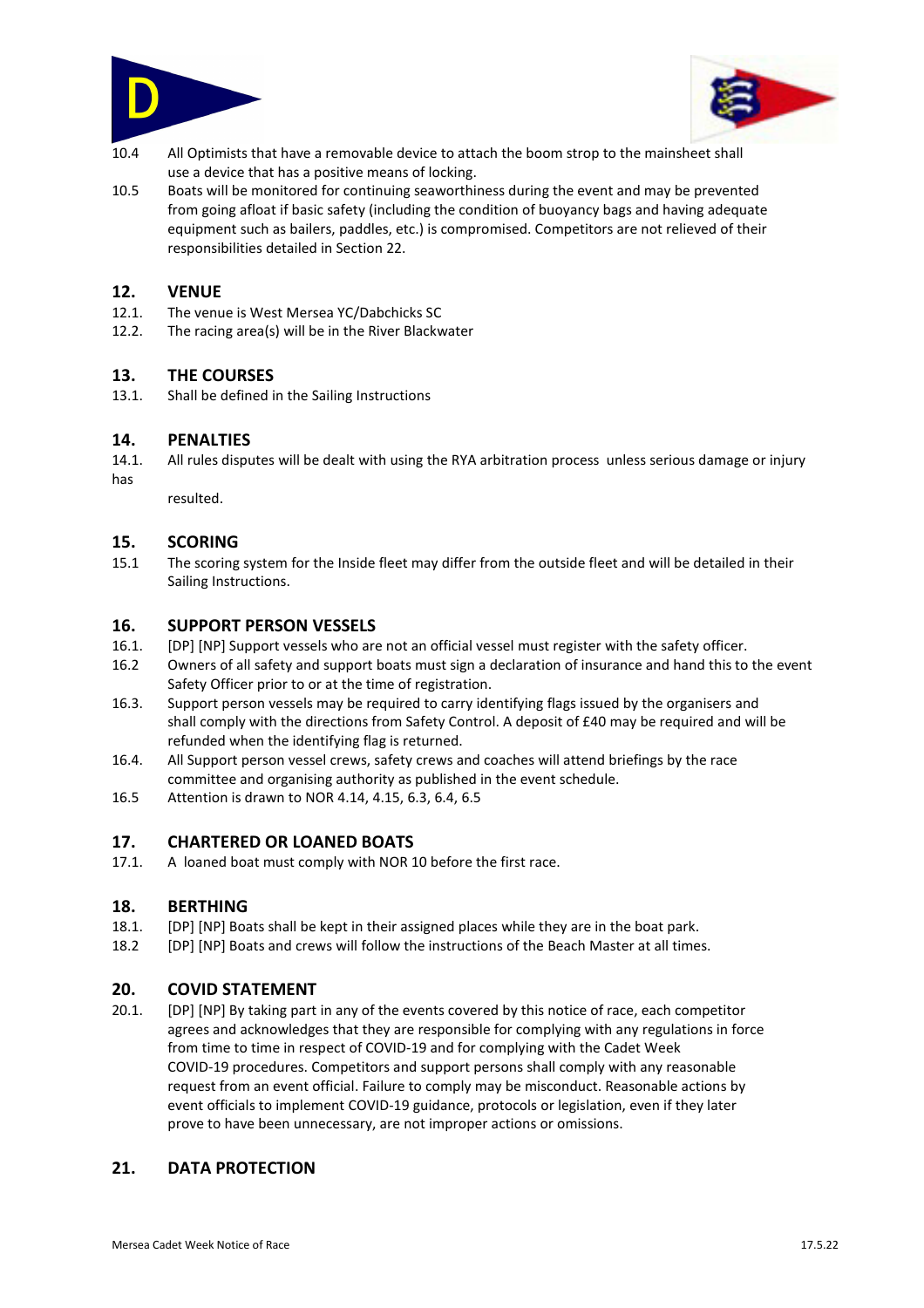



- 21.1. The personal information you provide to the organizing authority will be used to facilitate your participation in the event. If you have agreed to be bound by the Racing Rules of Sailing and the other rules that govern the event (the rules), the legal basis for processing that personal information is contract. If you are not bound by the rules, the legal basis for processing that personal information is legitimate interest. Your personal information will be stored and used in accordance with the organizing authority's privacy policy. When required by the rules, personal information may be shared with the RYA, your national authority and/or World Sailing. The results of the event and the outcome of any hearing or appeal may be published.
- 21.2. Details of what information we collect and how we use it is set out in our Privacy Policy.
- 21.3 Competitors automatically grant to the organising authority without payment the right in perpetuity to make, use and show any motion pictures, still pictures and live, taped or filmed television of or relating to the event.
- 21.4 Still or video photography may be used as part of the Race Management processes for the event. These images will only be used for Race Management and limited training purposes and will not be widely published without the express permission of all sailors who are identifiable in the images.

## **22. RISK STATEMENT**

22.1. RRS 3 states: "The responsibility for a boat's decision to participate in a race or to continue racing is hers alone." Sailing is by its nature an unpredictable sport and therefore involves an element of risk.

By taking part in the event, each competitor agrees and acknowledges that: a) They are aware of the inherent element of risk involved in the sport and accept responsibility for the exposure of themselves, their crew and their boat to such inherent

risk whilst taking part in the event. b) They are responsible for the safety of themselves, their crew, their boat and their other property whether afloat or ashore.

c) They accept responsibility for any injury, damage or loss to the extent caused by their own actions or omissions.

d) Their boat is in good order, equipped to sail in the event and they are fit to participate. e) The provision of a race management team, patrol vessels, umpires and other officials and volunteers by the organiser does not relieve them of their own responsibilities.

f) The provision of patrol vessel cover is limited to such assistance, particularly in extreme weather conditions, as can be practically provided in the circumstances.

g) It is their responsibility to familiarise themselves with any risks specific to this venue or this event drawn to their attention in any rules and information produced for the venue or event and to attend any competitors briefing held at the venue.

## **23. INSURANCE**

23.1. Each participating boat shall be insured with valid third-party liability insurance with a minimum cover of £3,000,000 per incident or the equivalent.